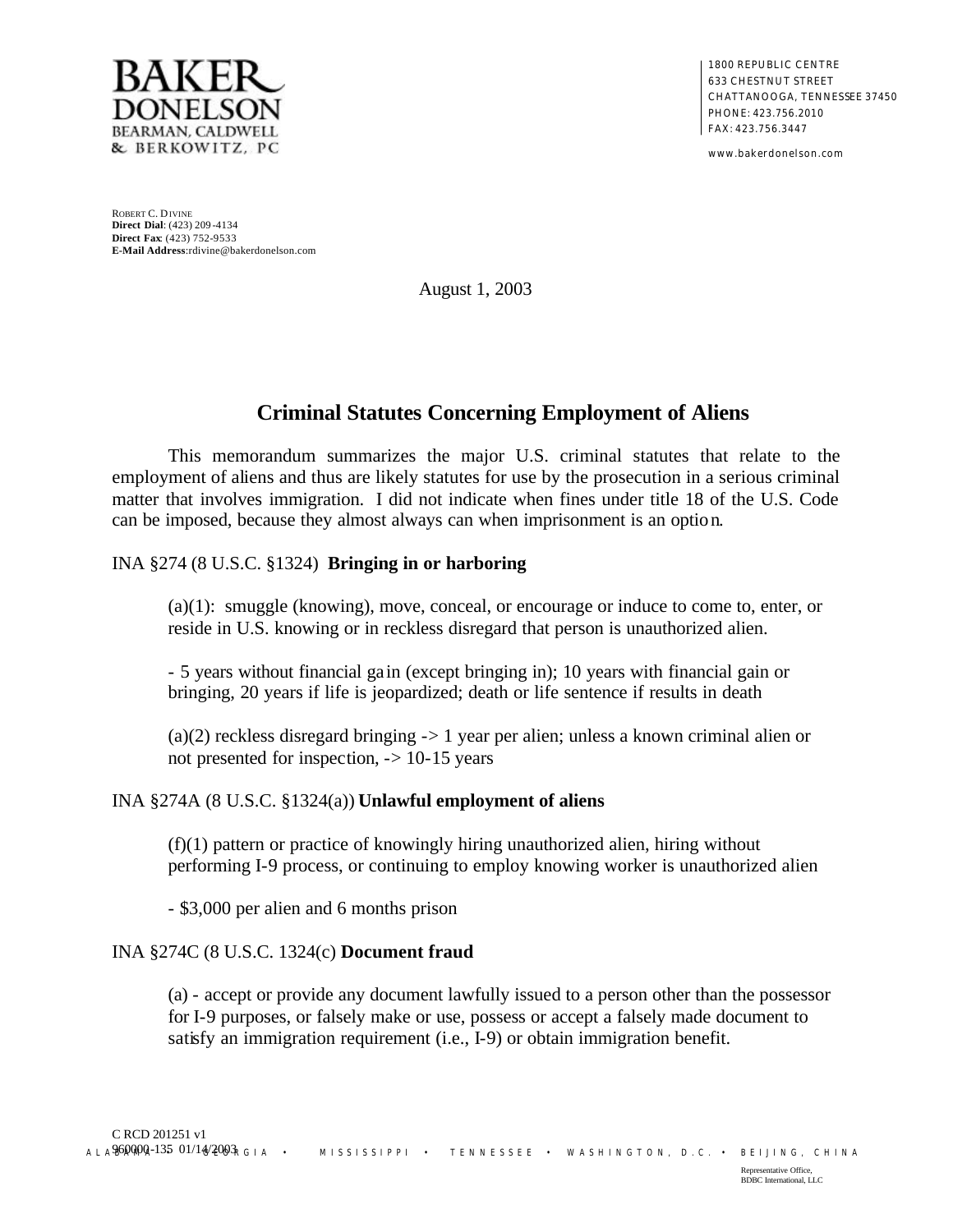- \$250 to \$2,000 per document on first order, then \$2,000 to \$5,000 per document

(e) - fail to disclose assistance in preparation of falsely made application for immigration benefits for a fee

- 5 years; subsequent conviction (whether or not for fee) 15 years

#### INA §275 (8 U.S.C. §1325) **Improper entry, misrepresentation and concealment**

(d) - establish a commercial enterprise for purposes of invading any provision of the immigration laws

- 5 years

#### INA §277 (8 U.S.C. 1327) **Assisting aliens to enter**

assist or conspire with person inadmissible as aggravated felon or subject to security grounds (sabotage espionage, terrorist, totalitarian) to enter U.S.

- 10 years

## INA §278 (8 U.S.C. 1328) **Importation of alien for immoral purposes**

import alien for prostitution or other immoral purpose

- 10 years

## 18 U.S.C. §1001 **False statements**

falsify or conceal a material fact, make a false statement, or make or use any false document in a matter within jurisdiction of U.S. executive, legislative or judicial branch of government

- 5 years

#### 18 U.S.C. §1028 **Fraud in identity documents**

Almost any activity relating to an identity document that is produced without lawful authority or is false:

(1) that is or appears to be issued by or under authority of the U.S.;

(2) with intent to defraud the U.S. concerning 5 or more documents; or